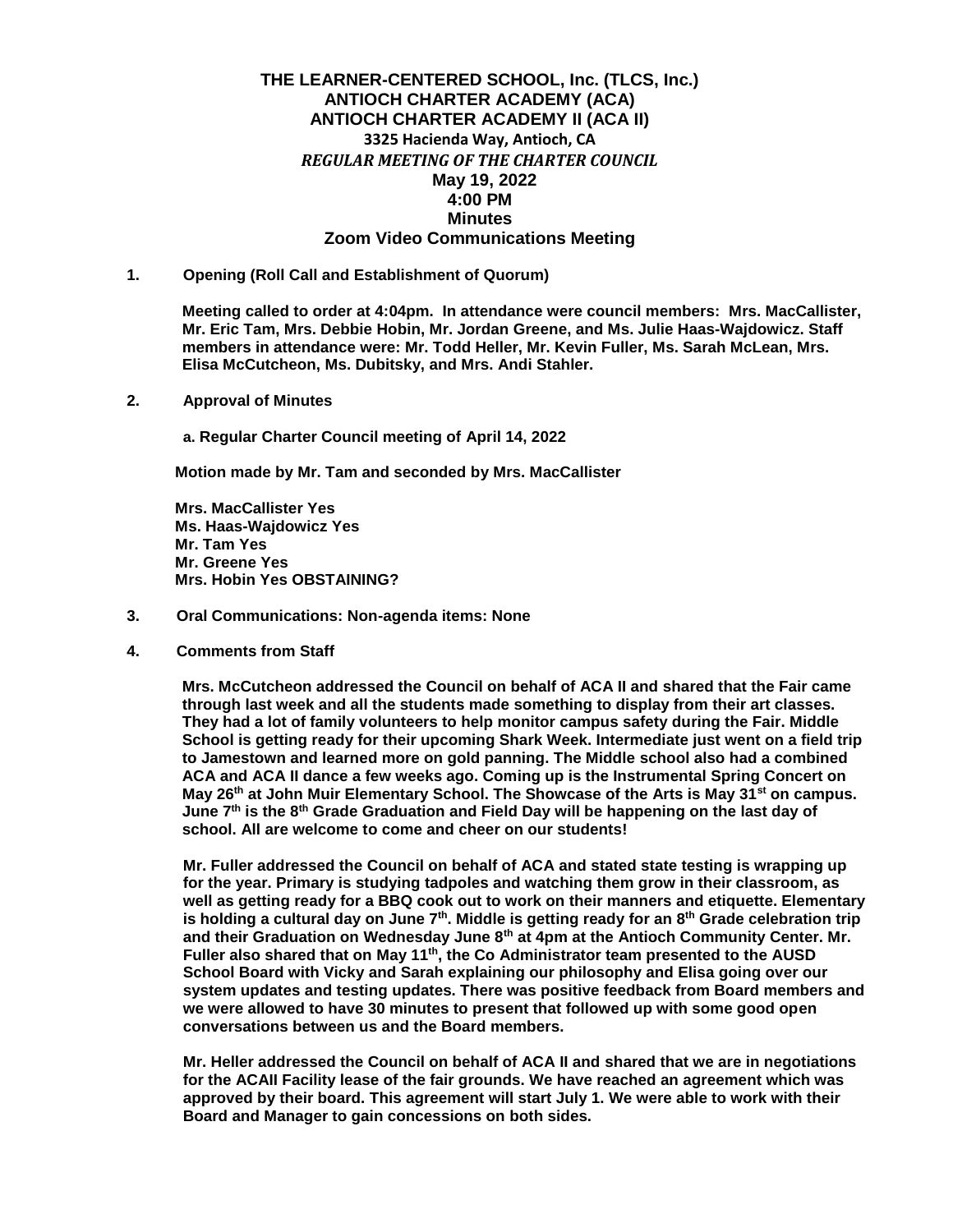## **5. Discussion Items (for possible Action)**

### **a. AB361 reform – teleconferencing requirements for Charter Council meetings**

**Mr. Fuller addressed the Council and shared that the primary effect of this reform is to allow public bodies to dispense with certain normally applicable Brown Act teleconferencing requirements wherever a public body holds a meeting during a proclaimed state of emergency. This must be voted on every 30 days by Council.** 

### **b. ACA/ACAII 2022-23 Local Control and Accountability Plan Drafts (attached)**

**Mrs. McCutcheon addressed the Council and shared that through the webinars from the State, it was discovered that Charters do not need to have two separate meetings for presenting and voting on the LCAP. The plan now allots for more time to gather essential data for the LCAP to be presented more accurately at the June meeting. This LCAP cycle started last year and the goals will be the same for the next three years. Mrs. McCutcheon outlined that the Governor has requested all schools extend their school year by 30 days and provide a 9 hour day for unduplicated students. Mrs. McCutcheon also shared that there will be a fulltime counselor on site to provide more social and emotional wellness to our students.** 

**Mr. Fuller addressed the Council and stated that the LCAP is much bigger than it has been in the past. The new one will include an update on goals, budget info, engagement practices, and status of where we are at. Please see attachment for more details.**

**Mr. Heller addressed the Council and shared that in past years, we usually included budget information in the LCAP draft and would note that the numbers would be different for the Final LCAP presented at the June meeting. Now the June meeting will have the initial budget and all the LCAP information as well.** 

**c. Salary Schedule changes - proposal for 6.5% increase effective July 1, 2022.**

**Mr. Heller addressed the Council and shared that this was brought to both staffs and was agreed upon at the last combined meeting. To get to this percentage, we looked at the State Cost of Living Adjustment over the last couple of years. When COVID hit, there was no COLA in 2020 and 2021, and we did no salary schedule adjustments. We have looked back on past adjustments and assessed where the increase has landed in the past. This 6.50% would allow us to catch up for these past years. The staff agreed to reassess this at the end of 2022/2023 and see where the state is at then. Staff feels comfortable with 6.50 % because the percentage lines up with where the Governor is heading in his state budget. We did some comparisons with other districts and tried to stay as competitive as possible.**

#### **6. Action Items**

**a. AB361 reform language. Approval of the required findings regarding the continuing emergency and vote to continue using the law's exemptions.**

**Motion made by Mrs. Hobin and seconded by Mr. Greene**

**Mrs. MacCallister Yes Ms. Haas-Wajdowicz Yes Mr. Tam Yes Mr. Greene Yes Mrs. Hobin Yes**

**b. Approval of Salary Schedule increase as recommended by Staff.**

**Motion made by Mrs. Hobin and seconded by Mr. Tam**